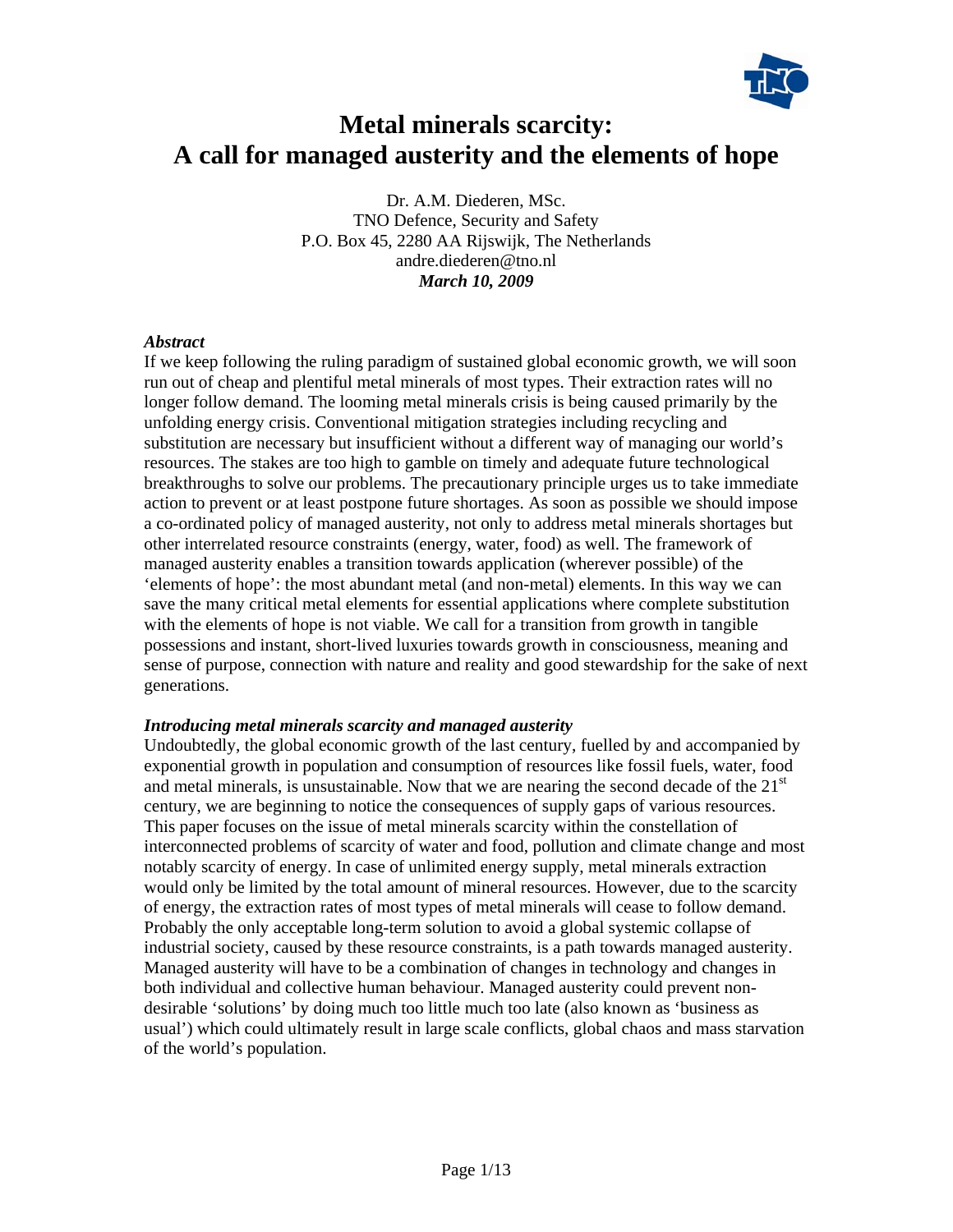

# *Energy scarcity*

Humanity has depleted a significant part of its inheritance of highly concentrated energy resources in the form of fossil fuels. Although huge quantities of these resources remain untapped, the worldwide extraction rate (production flow) has reached a plateau and will soon begin to decline [1,2,3,4,5,6]. The result is an ever widening supply gap because sustained global economic growth requires sustained growth in available energy. Figure 1 gives the general depletion picture for oil and gas [1] in giga barrels of oil equivalent (Gboe) and the left part of the bell-shaped curve strongly resembles a logistic curve. The initial stage of growth is approximately exponential, growth slows as saturation begins ('the low-hanging fruit has been picked') and at maturity growth stops and a maximum is reached. The maximum production rate is referred to as the 'peak' and is not a sharp deflection point in the curve but rather a plateau region.



Figure 1: Depletion curve for oil and gas [1]

It is important to realise that the peak date in the depletion graph (figure 1) is not the same as the half date because production can continue for a long period after the peak. The actual depletion curve will presumably be asymmetric, having a peak date before the half date. Although the exact peak date for oil and gas is being contested (ranging from 2005 to somewhere during the next few decades), experts and authorities seem to converge on a peak date within the next few years. Oil and gas are currently the world's most important energy sources. Transportation for instance is currently almost entirely dependent on oil. Coal will not be able to fill the energy gap after the peak in oil and gas. According to [7] coal may peak around 2025. Again, this does not imply exhaustion of coal reserves, it is quite possible that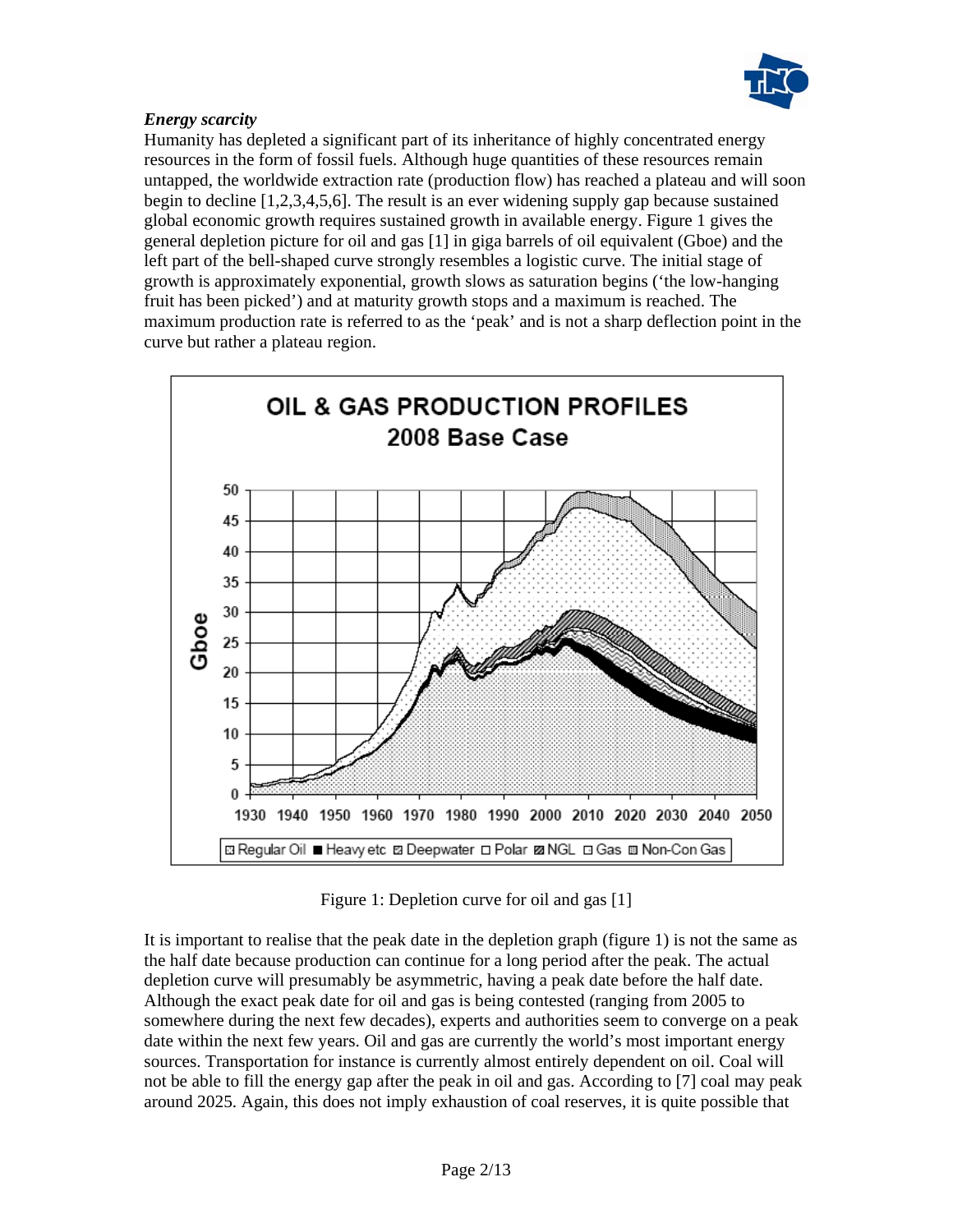

more coal will be left for extraction after the peak date than has been extracted in total in the years before. The crucial point is that a maximum production rate will be reached after which supply can no longer follow demand. It is estimated that oil, gas and coal combined will reach their 'peak all fossil fuels' close to 2020 [8]. All other energy resources combined (nuclear, hydro, wind, solar, biofuels, tidal, geothermal and so on) cannot fill the supply gap in time [9,10,11,12]. Timely and massive utilisation of these other energy resources is limited by various constraints like lack of concentration, intermittency, issues related to conversion and storage and last but not least the required massive input of fossil fuels and metal minerals. Therefore we will probably be confronted with a peak in global energy production within the next 10 to 15 years, despite progress in technology.

#### *Metal minerals scarcity*

The depletion graphs of most metal minerals will resemble the curve for oil and gas (figure 1). Figure 2 gives an example for zirconium mineral concentrates [13].



Figure 2: Depletion curve for zirconium mineral concentrates [13]

Many warnings in the past of impending metal minerals shortages have been proven wrong because of the availability of cheap and abundant fossil fuels. Every time the ratio of reserves to production of a certain metal mineral became uncomfortably small, the reserves of that mineral were being revised upwards because it became economically feasible to extract metals from the so-called reserve base or resource base. Reserves are defined as those ores that can be economically extracted at the time of determination and the term reserves need not signify that extraction facilities are in place and operative. The decades-old paradigm which states that reserves will be revised upwards (to include lower ore grades) as soon as supply gaps are looming, is no longer valid without cheap and abundant energy. Mining and extraction (concentration) consume huge amounts of energy. The energy required for extraction grows exponentially with lower ore grades. This is illustrated in figure 3 for iron ore and aluminium ore [14]. The highest ore grades have already been depleted or are already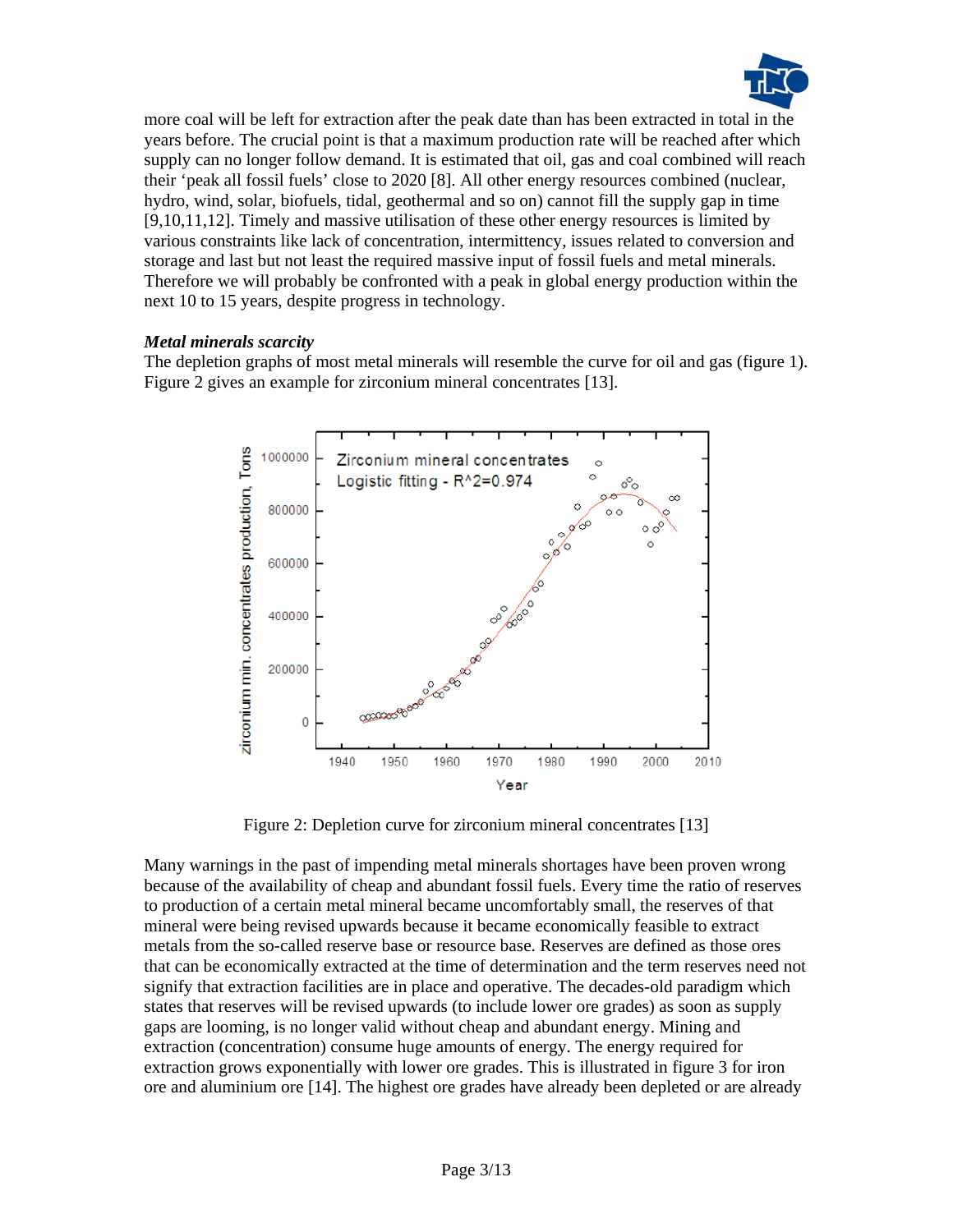

being mined. Because of energy constraints, the largest parts of mineral deposits are out of reach for economically viable exploitation, see figure 4 [15].



Figure 3: Relation between required energy for extraction and ore grade [14]



Figure 4: Mineralogical barrier for most elements [15]

Below the so-called mineralogical barrier (the red shaded area in figure 4), one would essentially have to pull the rock chemically apart to extract all individual elements. This is of course prohibitively energy intensive. For this reason it is very doubtful that meaningful parts of the reserve base or resource base of many metal minerals will ever be upgraded to reserves [16]. It is even questionable whether all currently stated reserves are fully exploitable given the ever growing constraints with regard to energy required [13].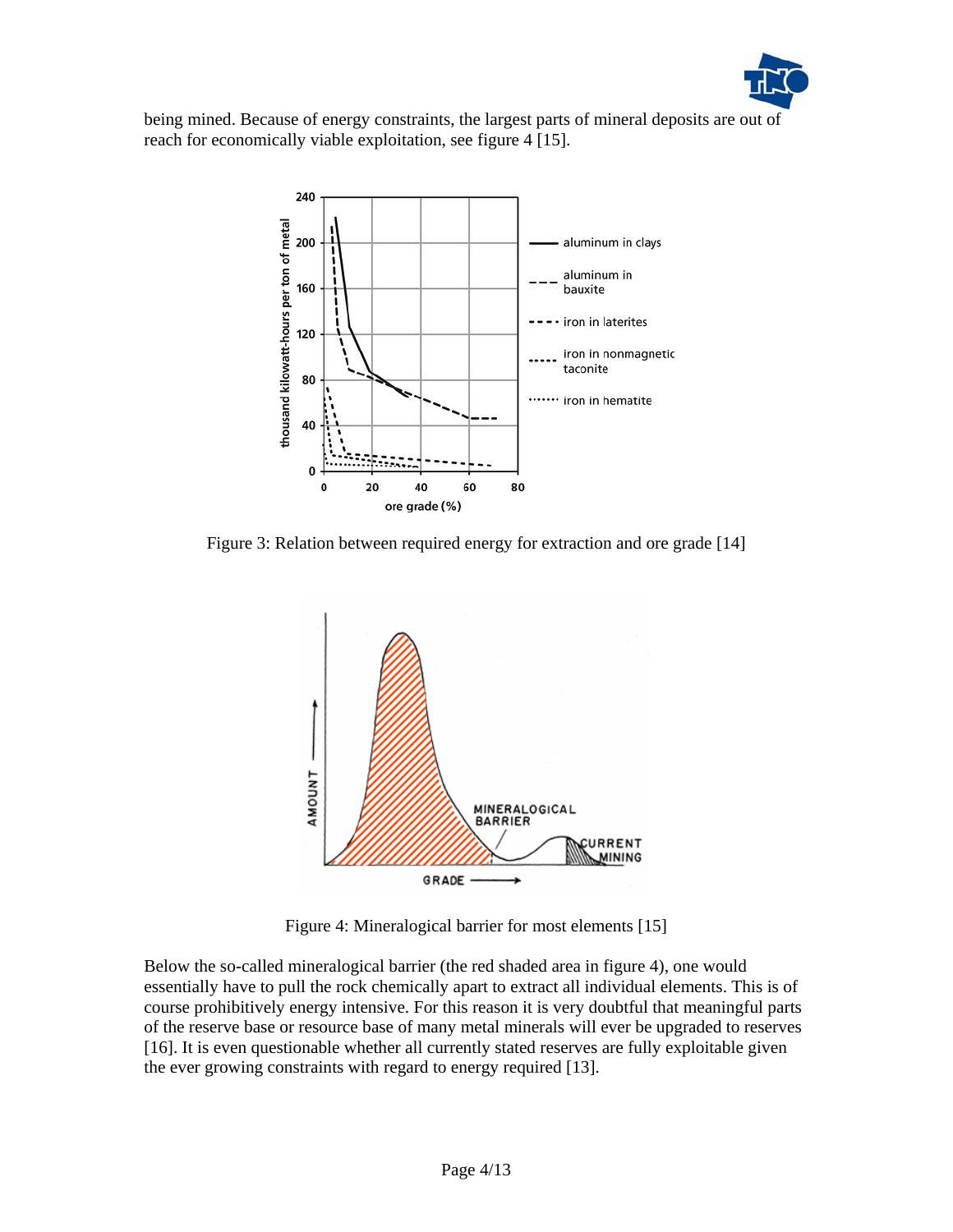

The trend of geologically and physically based minerals scarcity will be further enhanced by other factors. Global ('average') shortages will most likely be preceded by spot shortages because of geopolitics and export restrictions, as many important metal minerals are concentrated in just a few countries, often outside the western industrialized world (e.g. China).

# *Extraction rates and reserves of metal minerals*

Known data of extraction and consumption rates of metal minerals and their reserves indicate that the so-called 'peak production' for most metal elements will lie in the near future. The data from table 1 and figures 5 through 9 support this statement.

Table 1 represents an overview presented by the US Geological Survey [17] of global annual primary production and global reserves of a large number of metal minerals. Their production goes into various products and compounds, part of them being steels, alloys and metal products. The remaining 'lifetimes' are calculated based on a modest consumption growth of 2% per year. The elements predicted to have a 'lifetime' of less than 50 years are summarized in figure 5. Of course, these minerals are not completely depleted in this period, but their peak production lies well before the estimated moment. Compare the result for zirconium with figure 2: the remaining 'lifetime' of zirconium is 19 years and the peak date is already behind us (1994). Although exact data fail, the elements strontium through niobium (of figure 5) will soon reach their peak production or have already passed their maximum extraction rates.



Figure 5: Years left of reserves at a sustained annual global primary production growth of 2% (based on table 1)

Figure 6 through 9 depict in more detail global annual production rates and the known reserves. The annual primary production of iron dwarfs all other metal elements combined. Despite its huge reserves, iron will last less than 3 generations (less than 50 years) as far as cheap and abundant primary production is concerned, due to the enormous scale of its annual global consumption. The only viable long-term alternative to iron and in fact all metals at this scale of consumption would be magnesium. Magnesium reserves are virtually unlimited because of its abundance and associated accessibility in seawater [20].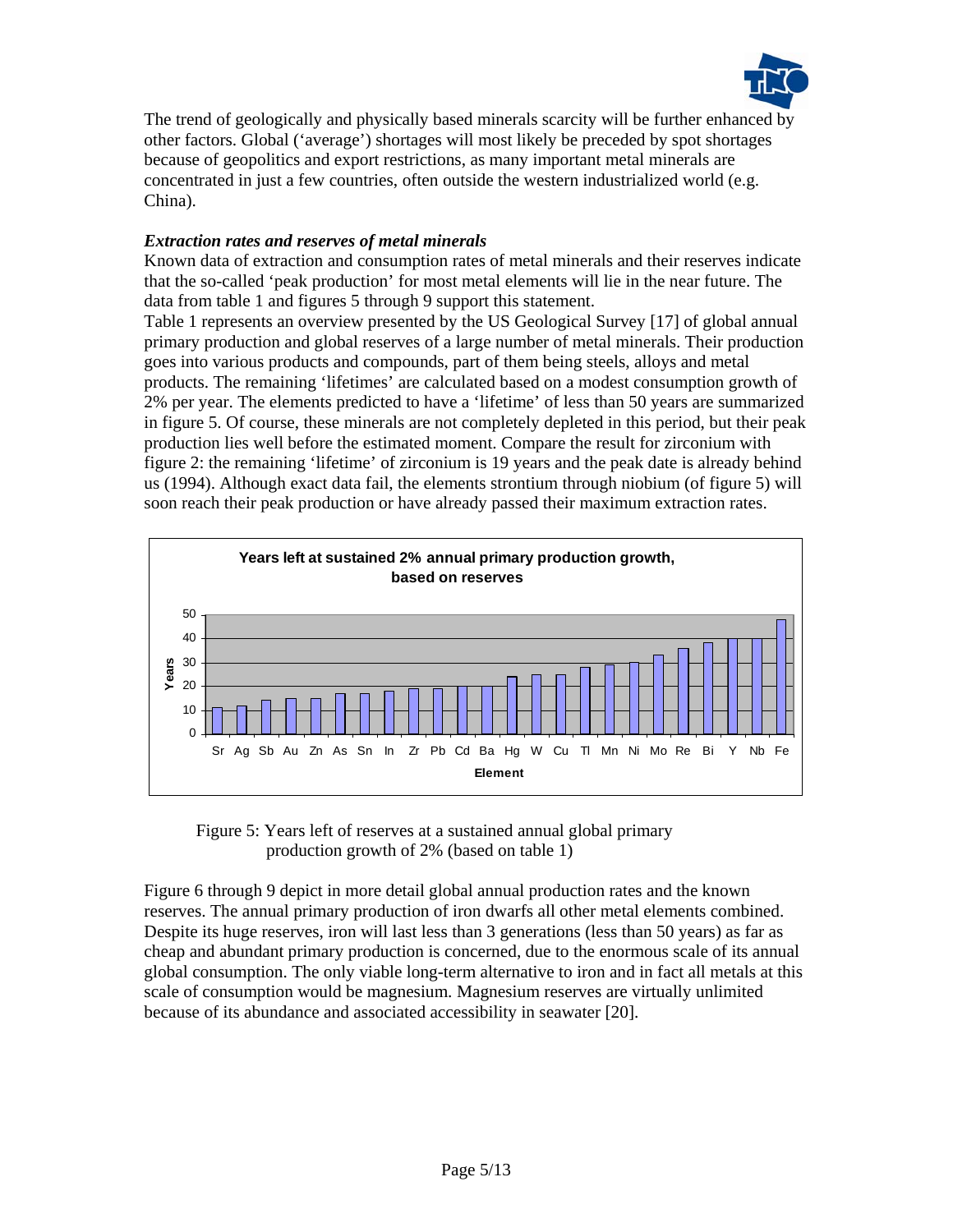



Figure 6: Distribution of annual global primary production (based on table 1)



Figure 7: Distribution of annual global primary production without iron (based on table 1)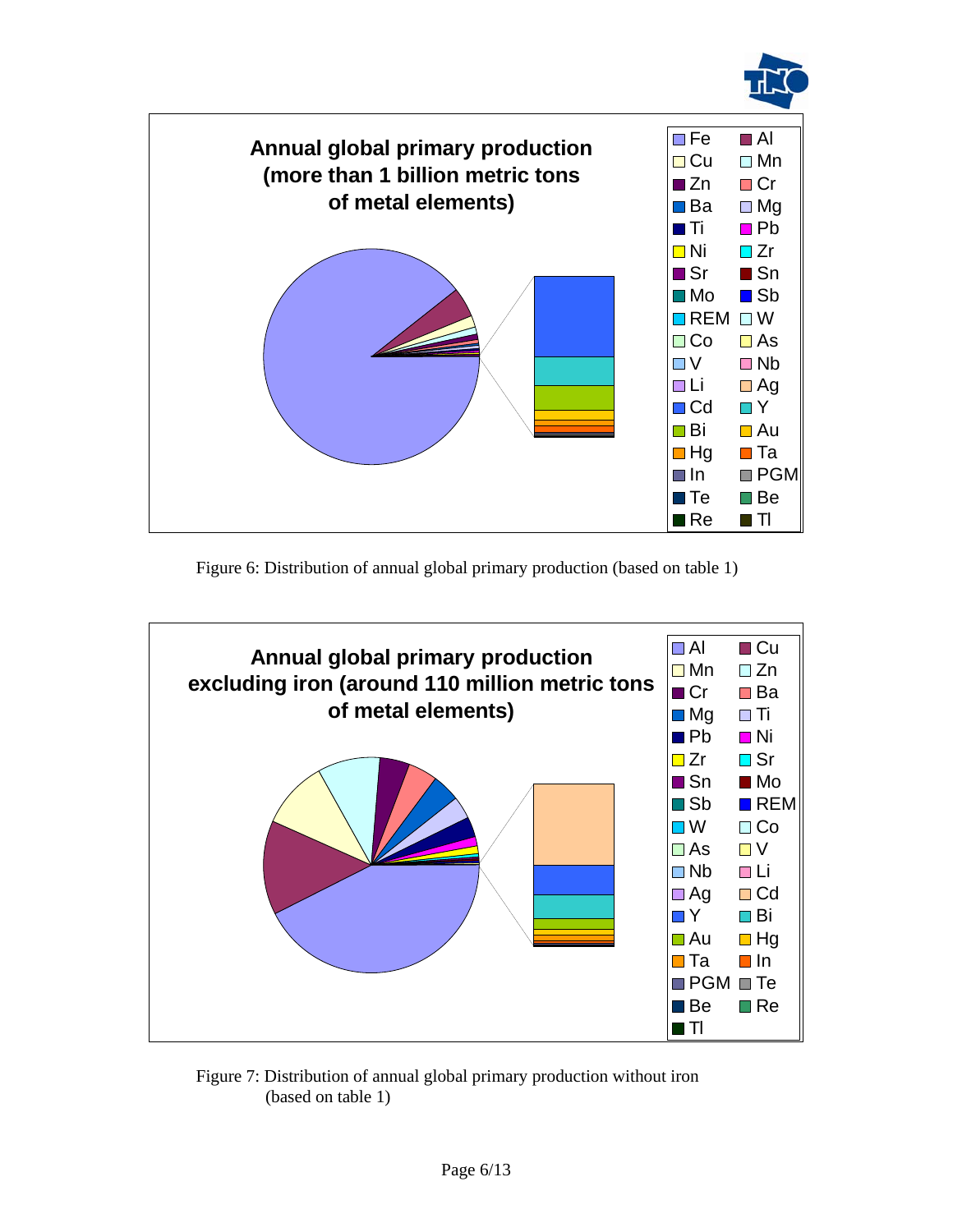



Figure 8: Distribution of global reserves excluding magnesium (based on table 1)



Figure 9: Distribution of global reserves excluding magnesium and iron (based on table 1)

On a trajectory of 'business as usual', we will have much less than 50 years left of cheap and abundant access to metal minerals. The production rate of metal minerals will start to decline well in advance of the depletion of reserves as it will take exponentially more energy input and metal minerals input to grow or even sustain the current extraction rate of metal minerals. To sustain and increase current production rates, resources have to be extracted at ever more distant locations (including deep mining and ocean floor mining) and at ever lower ore grades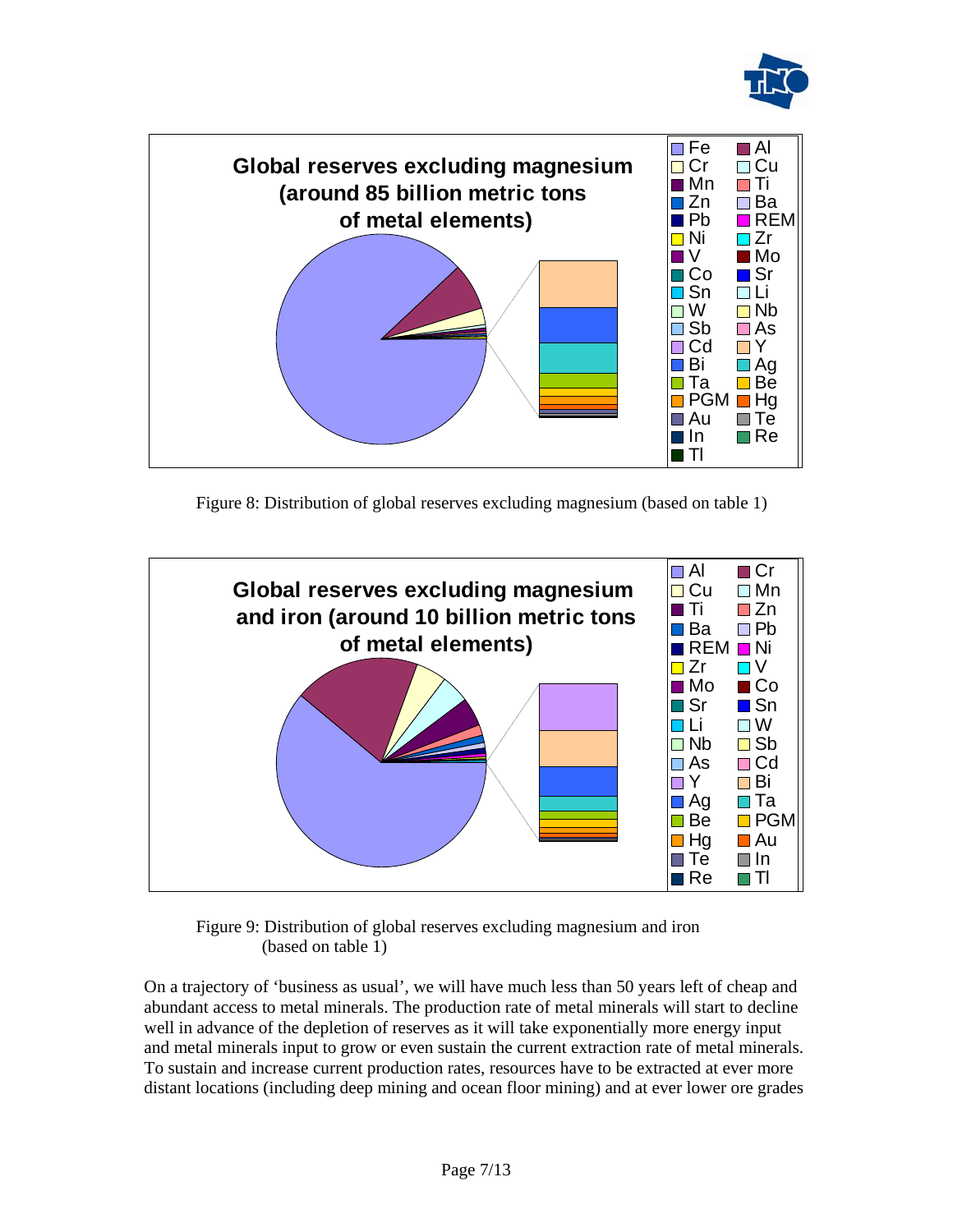

which require exponentially more energy to extract. In this sense it could even be stated that metal minerals scarcity aggravates energy scarcity.

#### *Consequences of unmitigated metal minerals scarcity*

During the next few decades we will encounter serious problems mining many important metal minerals at the desired extraction rates. Amongst them are all precious metals (gold, silver and platinum-group metals), zinc, tin, indium, zirconium, cadmium, tungsten, copper, manganese, nickel and molybdenum. A number of these metals are already in short supply (e.g. indium). Metals like gallium, germanium and scandium are not incorporated in table 1 by lack of data, but these metals suffer from a very low extraction rate as they are by-products (in very low concentrations) of other metal minerals; independent production growth is therefore not an option, thus making an increasing role for these elements impossible. Besides the minerals with obvious constraints (low ratio of reserves relative to primary production), we can distinguish different 'categories' of metal minerals in table 1. First, several metal minerals which have a high ratio of reserves relative to primary production suffer from relatively low absolute amounts of reserves and associated low extraction rates, effectively making them non-viable large-scale substitutes for other metals which will be in short supply. It is up for debate for example whether lithium is a viable large-scale substitute for nickel in accumulators for electric energy as far as land mined lithium is concerned (it might be extracted from seawater in future [20], albeit at higher cost). Second, other metal minerals have no acceptable substitutes for their major applications, which is of special interest for those metals which will run out relatively fast at the present course, manganese being an important example. Third, even metals with a high ratio of reserves to primary annual production combined with large absolute amounts of reserves and associated extraction rates, can be susceptible to future supply constraints because they are located in just a few geographic locations. An example is chromium which is mainly located in Kazakhstan and southern Africa.

Without timely implementation of mitigation strategies, the world will soon run out of all kinds of affordable mass products and services. A few examples are given here. First, a striking example are cheap mass-produced consumer electronics like mobile phones, flat screen TVs and personal computers for lack of various scarce metals (amongst others indium and tantalum). Also, large-scale conversion towards more sustainable forms of energy production, energy conversion and energy storage would be slowed down by a lack of sufficient platinum-group metals, rare-earth metals and scarce metals like gallium. This includes large-scale application of high-efficiency solar cells and fuel cells and large-scale electrification of land-based transport. Further, a host of mass-produced products will suffer from much lower production speeds (or much increased tooling wear) during manufacturing owing to a lack of the desired metal elements (a.o. tungsten and molybdenum) for tool steels or ceramics (tungsten carbide). Among the affected mass-produced machined products are various household appliances and all types of motorized transport (cars, trains, ships and aero structures). The lack of various metal elements (a.o. nickel, cobalt, copper) for highperformance steels and electromagnetic applications will affect all sectors which apply highperformance rotating equipment. Besides transportation this includes essential sectors like electric energy generation (coal/oil/gas-based and nuclear power plants, hydropower, wind power). Also the vast areas of construction work in general (housing, infrastructure) and chemical process industries will be affected. The most striking (and perhaps ironic) consequence of a shortage of metal elements is its disastrous effect on global mining and primary production of fossil fuels and minerals: these activities require huge amounts of main and ancillary equipment and consumables (e.g. barium for barite based drilling mud).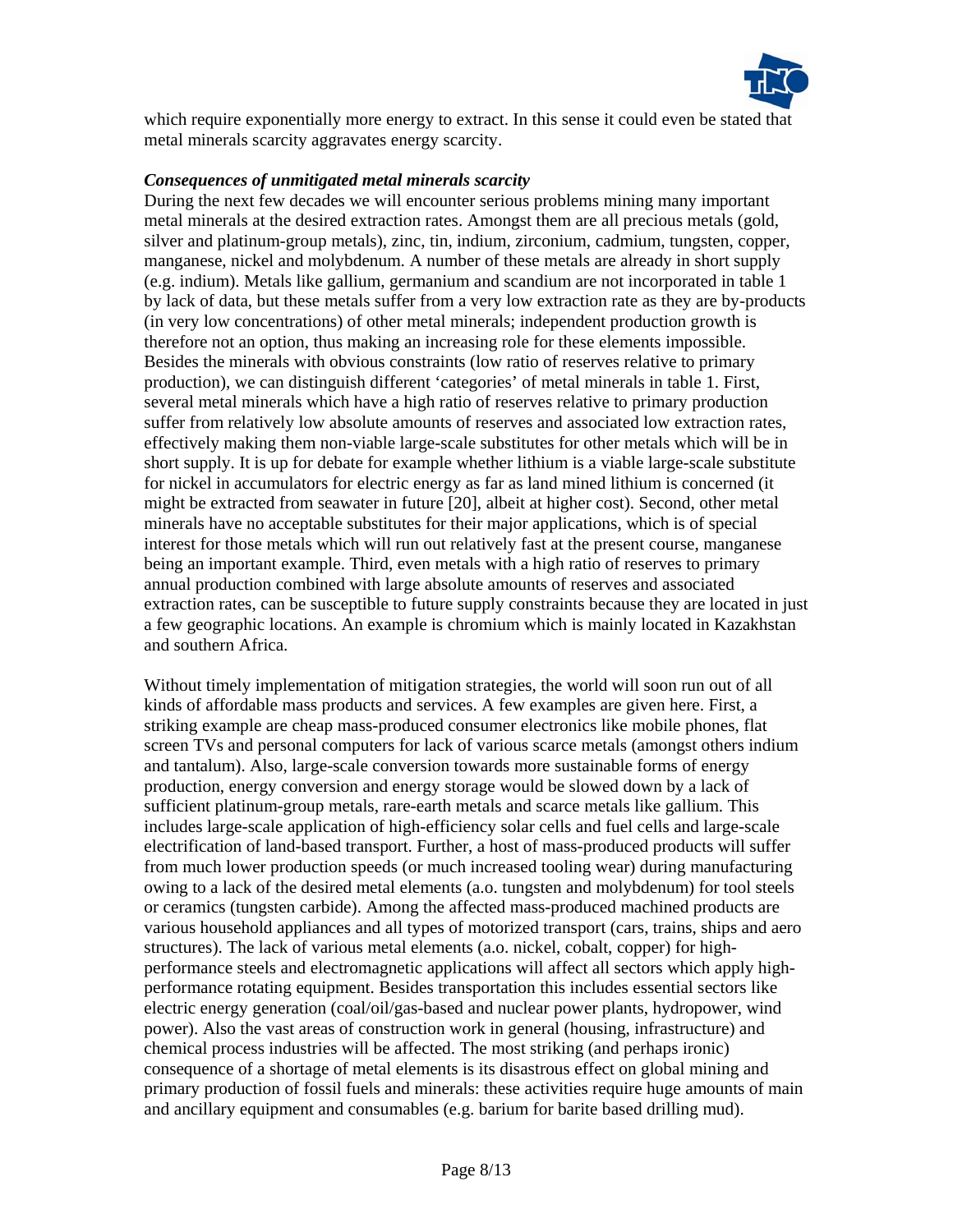

These threats to the global economy require political, behavioural and governmental activities as well as technological breakthroughs. Of the breakthroughs, intensified recycling offers the opportunity to buy us time and innovative substitution may lead to sustainable options [18,19].

### *Efficiency: Jevon's paradox*

A potent partial solution for metal minerals scarcity would be a better extraction efficiency, if it wasn't for Jevon's paradox. Jevon's paradox is the proposition that technological progress that increases the efficiency with which a resource is used, tends to increase (rather than decrease) the rate of consumption of that resource. So, technological progress on its own (without 'control') will only accelerate the depletion of reserves.

#### *Recycling: delaying of effects*

Recycling the current and constantly growing inventory of metal elements in use in various compounds and products is the obvious choice in order to buy time and avoid or diminish short- to medium-term supply gaps. Although recycling is nothing new, generally the intensity could be further enhanced. We should keep in mind though that recycling has inherent limits, because even 100% recycling (which is virtually impossible) does not account for annual demand growth. At the present course we need to continue to expand the amount of metal elements in use in order to satisfy demand from developing countries like China and India whose vast populations wish to acquire a material wealth comparable with the standard of living of the industrialized western world. Furthermore, recycling also costs lots of energy (progressively more with more intense recycling) and many compounds and products inherently dilute significant parts of their metal constituents back into the environment owing to their nature and use. So even with intense recycling, we will need a continued massive primary production to continue our present collective course.

#### *Substitution: the elements of hope*

It is self-evident that - at our current level of technology - substitution of scarce metals by less scarce metals for major applications will lead to less effective processes and products, lower product performance, a loss in product characteristics, or lead to less environmentally friendly or even toxic compounds. An important and very challenging task is therefore to realise the desired functionalities of such products with less scarce elements and to develop processes for production of these products at an economic scale. The best candidates for this sustainable substitution are a group of abundantly available elements, that we have baptised 'elements of hope' (see figure 10). These are the most abundant elements available to mankind and can be extracted from the earth's crust, from the oceans and from the atmosphere. They constitute both metal and non-metal elements. Hydrocarbons for production of materials (including plastics) could be extracted progressively more from biomass, albeit at a much lower extraction rate than from concentrated (fossilized) biomass (oil, natural gas and coal). Not coincidentally, all macronutrients of nature (all flora and fauna including the human body) are found among the elements of hope: nature either uses these elements (metabolism, building blocks) or has shown to be tolerant to these elements (in their abundant natural forms). Substitution based on the elements of hope therefore is potentially inherently environmentally friendly.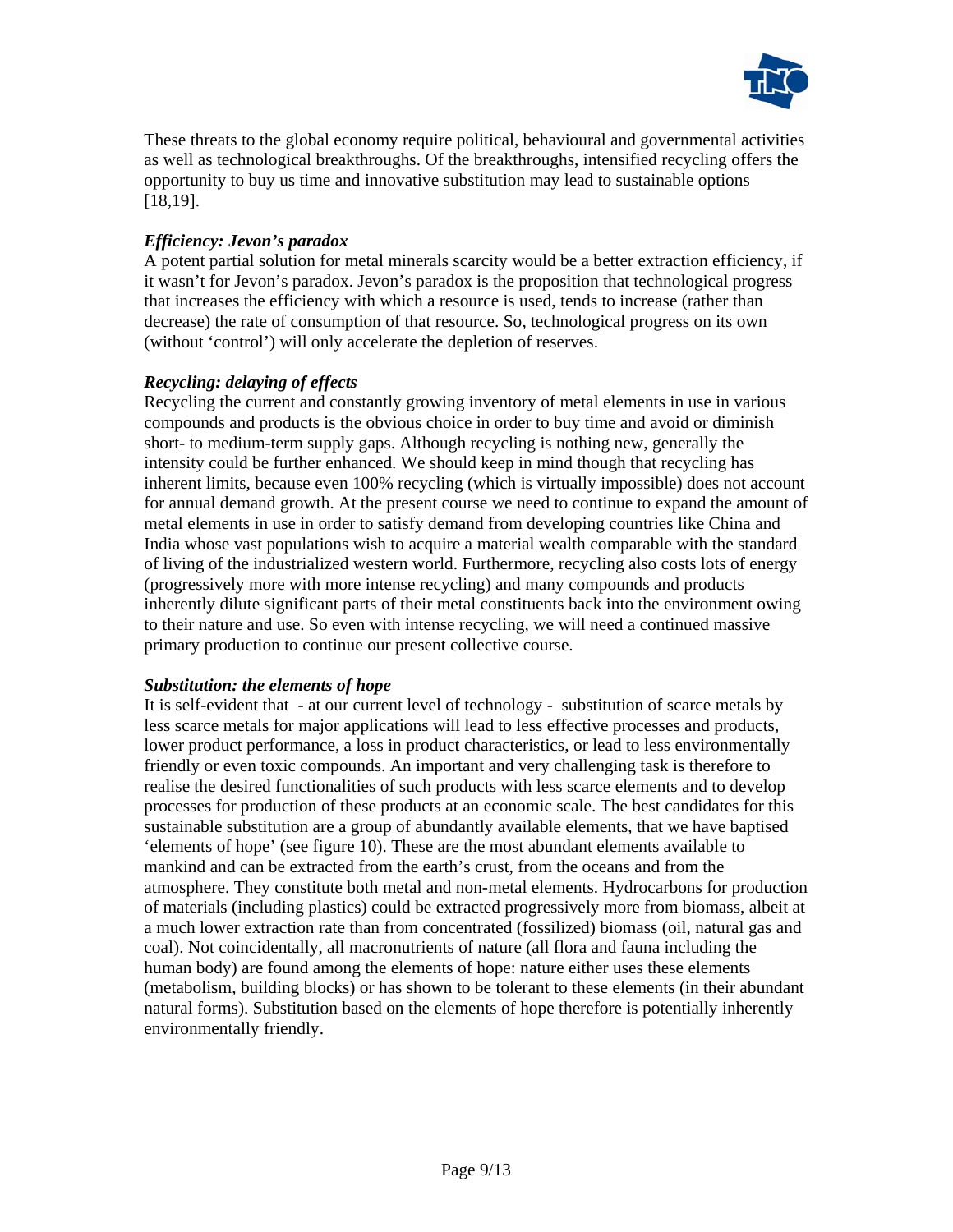

| Н           |    |  |  |  |  |      |  |  |  |  |    |             |   |             |                |  |
|-------------|----|--|--|--|--|------|--|--|--|--|----|-------------|---|-------------|----------------|--|
|             |    |  |  |  |  |      |  |  |  |  |    | $\mathbf C$ | N | $\mathbf O$ |                |  |
| Na Mg       |    |  |  |  |  |      |  |  |  |  | Al | Si          | P | S           | C <sub>l</sub> |  |
| $\mathbf K$ | Ca |  |  |  |  | Fe l |  |  |  |  |    |             |   |             |                |  |
|             |    |  |  |  |  |      |  |  |  |  |    |             |   |             |                |  |
|             |    |  |  |  |  |      |  |  |  |  |    |             |   |             |                |  |

Figure 10: The elements of hope; the green elements are macronutrients, the elements within the thickened section are metals (Si being a metalloid)

#### *Responsible application: frugal and critical elements*

We can look at the remaining global reserves of metal minerals as a toolbox for future generations (see figure 11). An important part of the toolbox is reserved for the elements of hope. Another part of our toolbox is reserved for less abundant but still plentiful building blocks, the 'frugal elements'. These elements should only be applied in mass for applications in which their unique properties are essential. In this way their remaining reserves will last longer (most notably copper and manganese). For the sake of completeness, also the nonmetals belonging to this category are included in figure 11. Finally a small corner of the toolbox is reserved for all other metal elements, the 'critical elements', which should be saved for the most essential and critical applications. Not described in figure 11 but also belonging to the critical elements are other non-metals and the metal trace elements with high atomic mass (not previously mentioned in this paper by lack of data from [17]).



Figure 11: The toolbox containing the elements of hope, the frugal elements and the critical elements; PGM = Platinum-Group Metals; REM = Rare-Earth Metals; the red elements are non-metals; B,Si,Ge,As,Sb,Te are metalloids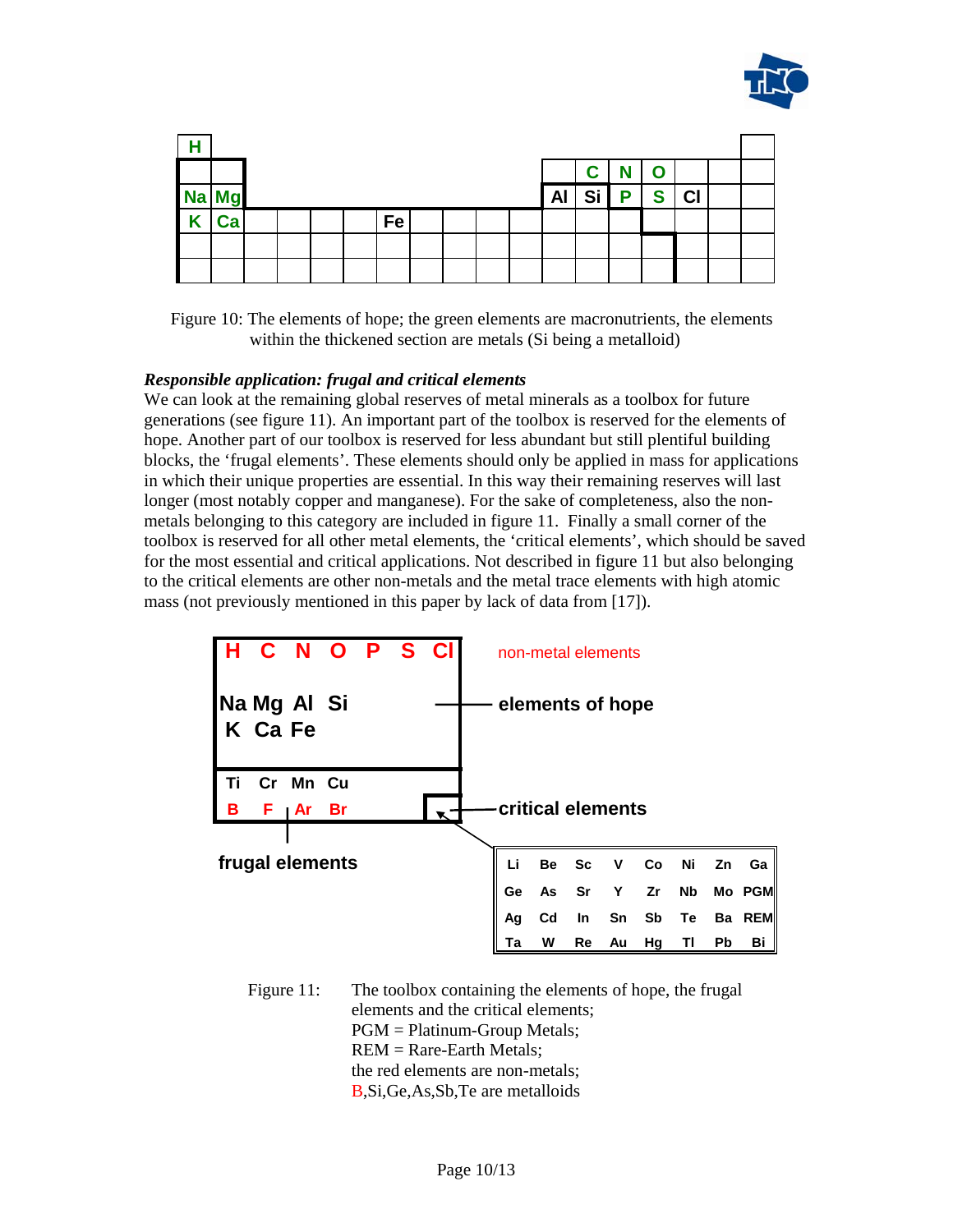

# *Conclusion: a call for action, ingenuity and responsible behaviour*

Because of the surging scarcity of energy, even large-scale substitution and recycling cannot circumvent supply gaps in metal minerals. This is because production of metals consumes vast amounts of energy and so do substitution technologies and intensive recycling. The introduction of managed austerity is required to convince us all to live using less.

With this paper we call for action. We can increase the lifespan of the reserves of various materials by making a shift towards large-scale application of the elements of hope with a sensible use of the frugal and the critical elements. In order to do this mankind will have to mobilize its collective creativity and ingenuity. Technology alone is not enough to achieve this goal, nor can the challenge of metal minerals scarcity be treated as an isolated problem: it is part of a host of interrelated problems. A solution calls for nothing less than a globally coordinated societal response. The scarcity of energy, of food and water, of metal minerals and the effects of pollution and climate change all call for intervention by authorities to facilitate a transition towards collective responsible behaviour: managed austerity. They call for a transition from growth in tangible possessions and instant, short-lived luxuries towards growth in consciousness, meaning and sense of purpose, connection with nature and reality and good stewardship for the sake of next generations.

# *References*

- [1] Association for the Study of Peak Oil and gas (ASPO), *Newsletter No. 97*, compiled by C.J. Campbell, Staball Hill, Ballydehob, Co. Cork, Ireland, January 2009
- [2] Energy Watch Group (EWG), *Crude oil the supply outlook*, EWG-Series No 3/2007, Ottobrunn, Germany, October 2007
- [3] International Energy Agency, *World Energy Outlook 2008*
- [4] Koppelaar, R., Meerkerk, B. van, Polder, P., Bulk, J. van den, Kamphorst, F., *Olieschaarstebeleid* (in Dutch), slotversie, Stichting Peakoil Nederland, October 15, 2008
- [5] Simmons, M.R., *The energy crisis has arrived*, Energy Conversation Series, United States Department of Defense, Alexandria, VA, June 20, 2006
- [6] *The Oil Crunch Securing the UK's energy future*, Industry Taskforce on Peak Oil & Energy Security (ITPOES), October 2008
- [7] EWG, *Coal: Resources and Future Production*, EWG-Series No 1/2007, Ottobrunn, Germany, March 28, 2007
- [8] Sousa, L. de, Mearns, E., *Olduvai revisited 2008*, posted February 28, 2008 at the website The Oil Drum: Europe
- [9] EWG, *Uranium Resources and Nuclear Energy*, EWG-Series No 1/2006, Ottobrunn, Germany, December 3, 2006
- [10] Savinar, M.D., *"Are We 'Running Out'? I Thought There Was 40 Years of the Stuff Left"*, http://www.lifeaftertheoilcrash.net, originally published December 2003, revised December 2007
- [11] Peter, S., Lehmann, H., *Renewable Energy Outlook 2030*, Energy Watch Group / Ludwig-Boelkow-Foundation, November 2008
- [12] Wirth, C.J., *Peak oil: alternatives, renewables, and impacts*, www.peakoilassociates.com, July 5, 2008.
- [13] Bardi, U., Pagani, M., *Peak Minerals*, ASPO-Italy and Dipartimento di Chemica dell'Università di Firenze, posted October 15, 2007 at the website The Oil Drum: Europe
- [14] Meadows, D., Randers, J., Meadows, D., *Limits to Growth The 30-Year Update*, Chelsea Green Publishing Company, 2004, ISBN 1-931498-51-2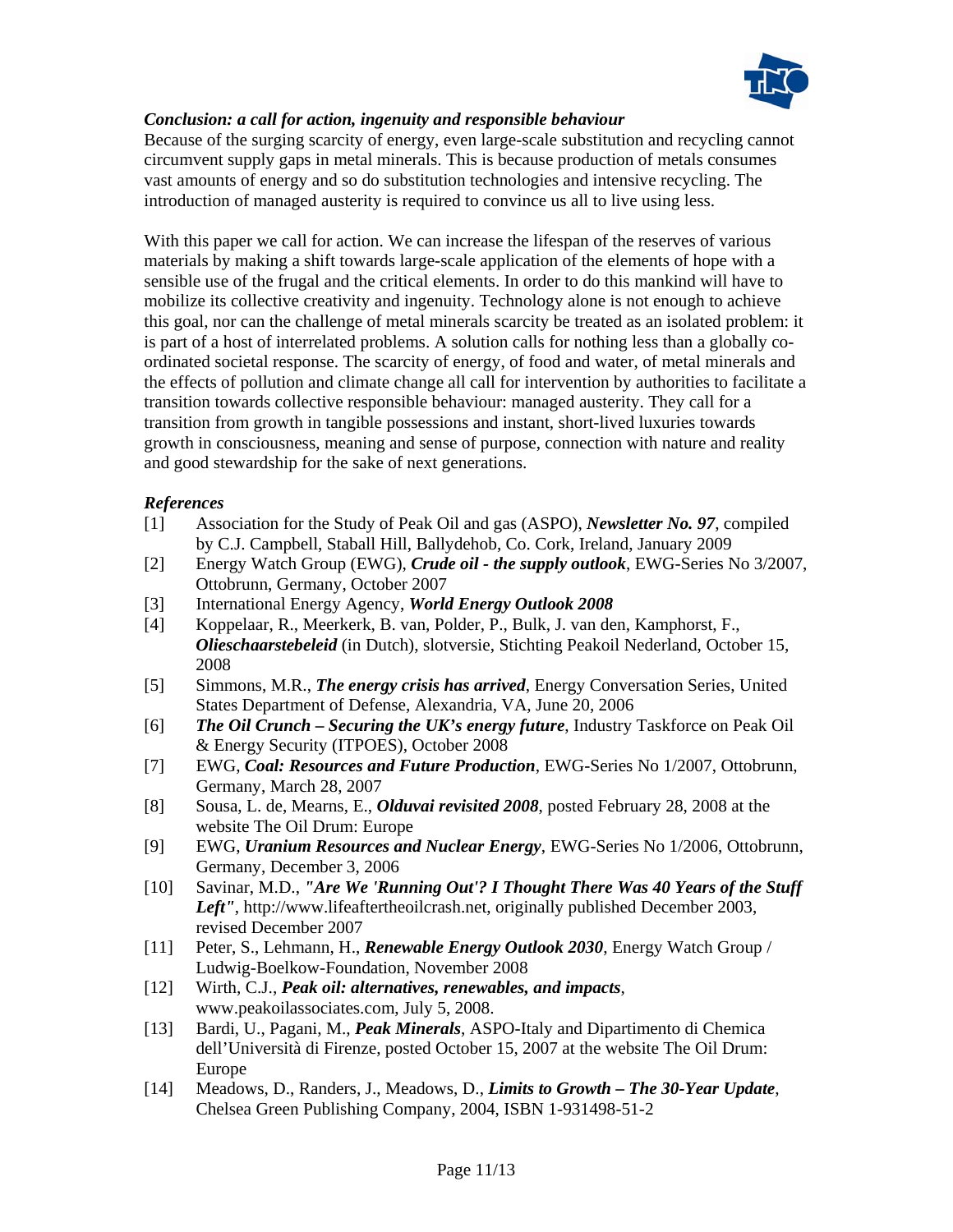

- [15] Skinner, B.J., *Exploring the resource base*, Yale University, 2001
- [16] Roper, L.D., *Where have all the metals gone?*, Virginia Polytechnic Institute and State University, Blacksburg, Virginia, USA, 1976
- [17] United States Geological Survey (USGS), *Mineral commodity summaries 2008*
- [18] Bardi, U., *The Universal Mining Machine*, posted January 23, 2008 at the website The Oil Drum
- [19] Gordon, R.B., Bertram, M., Graedel, T.E., *Metal Stocks and Sustainability*, Proceedings of the National Academy of Sciences of the U.S., v.103, n.5, January 31, 2006
- [20] Bardi, U., *Mining the oceans: Can we extract minerals from seawater?*, posted September 22, 2008 at the website The Oil Drum: Europe